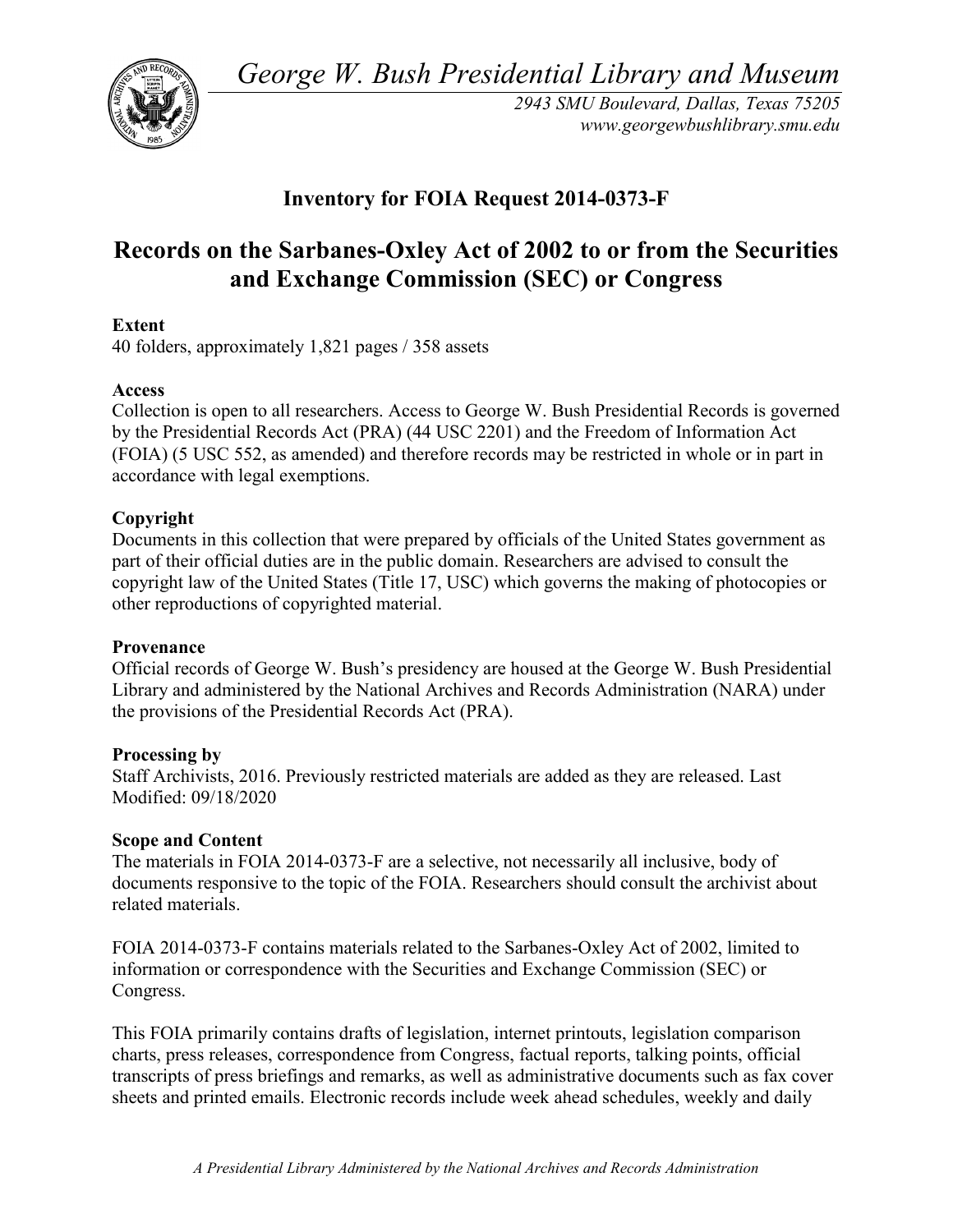the conference report for this legislation. Lastly, the signing statement and speech given by President George W. Bush on July 30, 2002 as he signed the –Sarbanes-Oxley Act of 2002 are whip notices, and floor reports from the House of Representatives; statements, speeches, press releases, and fact sheets from Congressmen; testimony and speeches from Chairman Harvey Pitt of the SEC; and lists of amendments, all related to H.R. 3763 (the Corporate and Auditing Accountability, Responsibility, and Transparency Act of 2002) and S. 2673 (the Public Company Accounting Reform and Investor Protection Act of 2002). Also present are numerous copies of the Statement of Administration Policy on S. 2673. Additionally, there are lists of conferees and present.

#### **System of Arrangement**

The materials in FOIA 2014-0373-F are a systematic body of documents responsive to the topic of the FOIA. Researchers should consult an archivist about related materials.

Documents responsive to this FOIA were found in these collection areas – Staff Member Office Files, White House Office of Records Management (WHORM) Subject Files, and George W. Bush Presidential Electronic Records.

Staff Member Office Files are maintained at the folder level by staff members within their individual offices and document all levels of administration activity.

 selected and removed from a folder for processing. While this method maintains folder integrity, Staff Member Office Files are processed at the folder level, that is, individual documents are not it frequently results in the incidental processing of documents that are not wholly responsive to the subject area.

WHORM Subject Files are processed at the document level.

The WHORM Subject File compiled by the White House Office of Records Management is comprised of a series of documents assigned a letter/number combination and filed in a subject category. A complete listing of the subject categories including a detailed description of each category is available in our research room and on our website at <www.georgewbushlibrary.smu.edu>

 The Executive Office of the President (EOP) instance of the Electronic Records Archive (ERA) contains electronic records created or received by President George W. Bush. These records are stored in Search and Access Sets (SAS) that represent their originating computer program, such as Exchange Email or the Worker and Visitor Entry System (WAVES). In addition to records captured from the White House's electronic systems, EOP-ERA also contains records from the home and shared drives used by White House staff.

 The following is a list of electronic search results lists (SRLs) and folders processed in response to FOIA 2014-0373-F:

## *George W. Bush Electronic Records*

ARMS From contains 287 assets.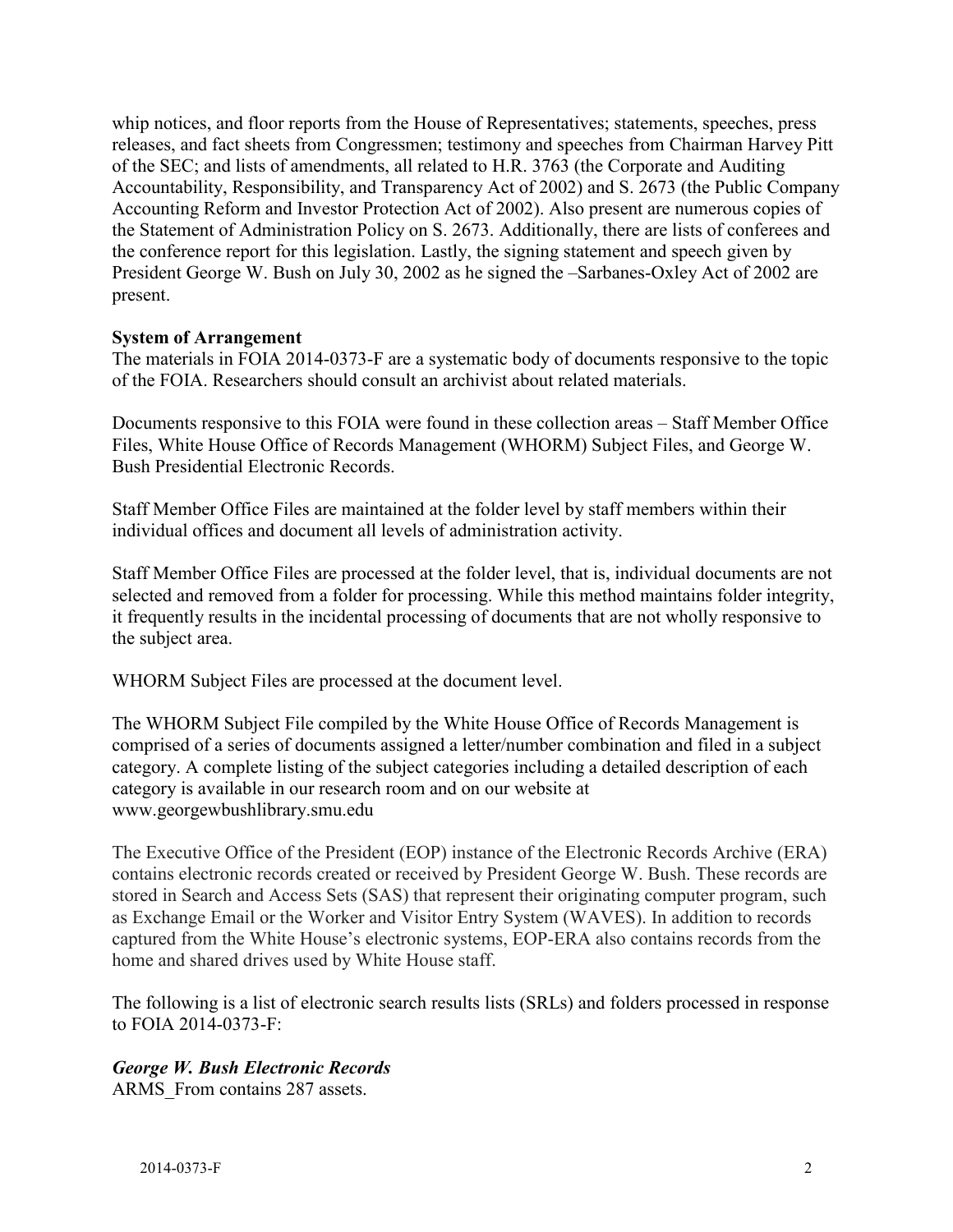ARMS\_To contains 59 assets. RNC From contains 4 assets. RNC To contains 8 assets.

#### *George W. Bush Textual Records*

#### **Box 1**

#### **Records Management, White House Office of**

Subject Files - BE003 (Free Enterprise) 527657 527684 Subject Files - FA (Federal Aid) 544037 Subject Files - FG006-01 (White House Staff) 527932 Subject Files - FG065 (Independent Agencies, Boards & Commissions) 534518 544195 Subject Files - FG249 (Securities & Exchange Commission) 544080 Subject Files - PE001 (Ethics, Federal Service) 528483

#### **Staff Member Office Files**

Chief of Staff, White House Office of

Burks, Jonathan

Sarbanes-Oxley

Council of Economic Advisers

Kroszner, Randall (Randy) - Subject Files

Corporate Governance Briefing Book: Summer/Fall 2002 [1]

Corporate Governance Briefing Book: Summer/Fall 2002 [2]

Corporate Governance Briefing Book: Summer/Fall 2002 [3]

Counsel's Office, White House

Everson, Nanette

Sarbanes-Oxley: Bill Summaries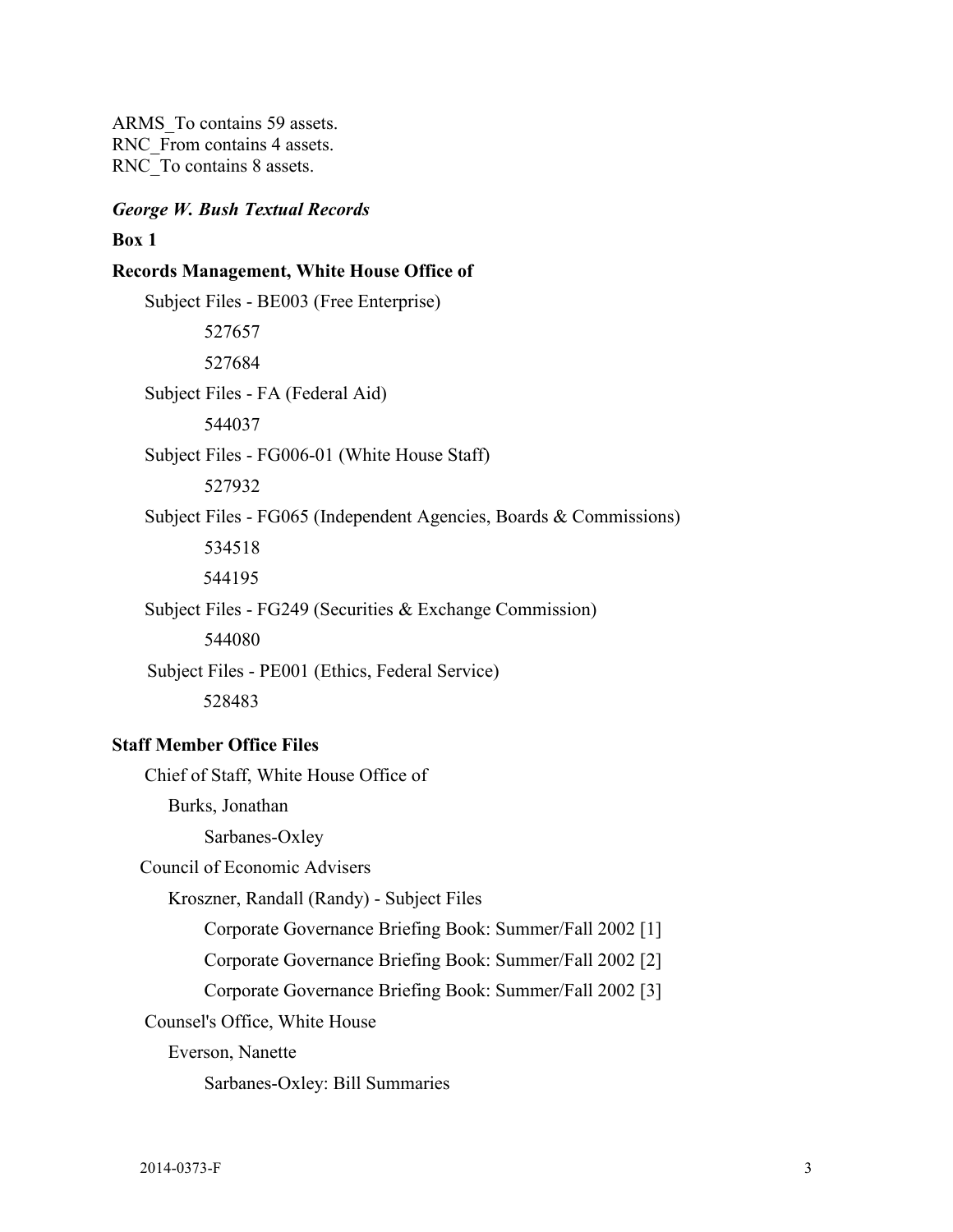Sarbanes-Oxley: SEC Materials

Newstead, Jennifer (Jen)

Corporate Governance - Sarbanes [1]

Corporate Governance - Sarbanes [2]

Corporate Governance - Sarbanes [3]

Corporate Governance - Sarbanes [4]

Corporate Governance - Sarbanes [5]

Corporate Governance - Sarbanes [6]

Corporate Governance - Sarbanes [7]

Corporate Governance - Sarbanes [8]

Corporate Governance - Sarbanes: HR 3763 - Oxley

Sarbanes-Oxley Act [1]

#### **Box 2**

Counsel's Office, White House

Newstead, Jennifer (Jen)

Sarbanes-Oxley Act [2]

Sarbanes-Oxley Act [3]

Sarbanes Passed Bill [1]

- Sarbanes Passed Bill [2]
- Sarbanes Passed Bill [3]

Sarbanes Passed Bill [4]

- Sarbanes Passed Bill [5]
- Sarbanes Passed Bill [6]
- Sarbanes Passed Bill [7]
- Sarbanes Passed Bill [8]

National Economic Council

Corbett, Bryan

Sarbanes-Oxley

Mooney, Leslie

POTUS Corporate Governance Bill Signing

Sumerlin, D. Marcus (Marc)

Banking : Corporate Governance [Folder 4] [1]

Banking : Corporate Governance [Folder 4] [2]